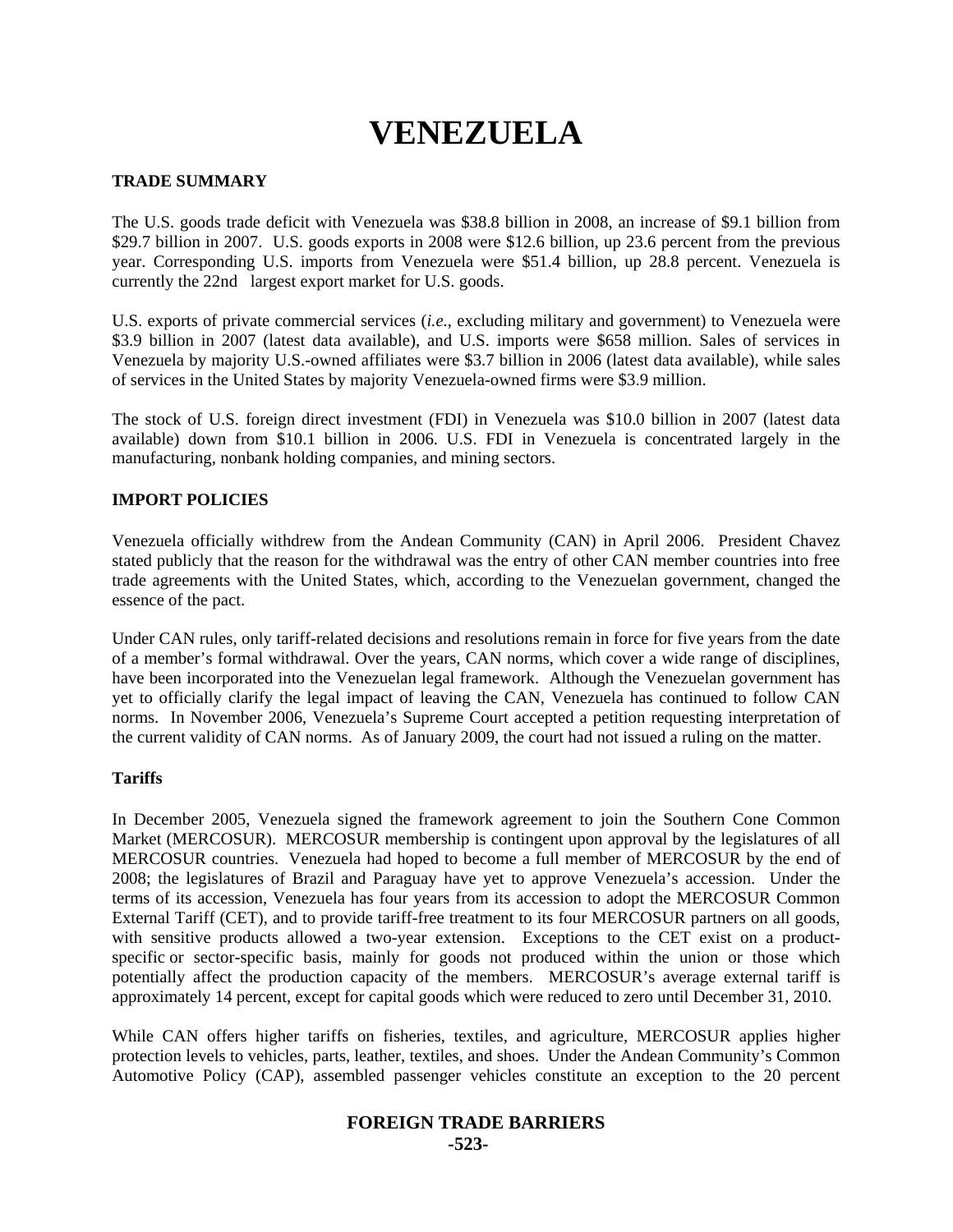maximum tariff and are subject to 35 percent import duties. The CAP will remain effective until the end of 2009.

Venezuela's Valued Added Tax is 9 percent. Since December 2006, goods considered "non-priority items" including alcoholic beverages, rugs, carpeting, jewelry, and toilet paper, are assessed a 15 percent "luxury tax." In October 2007, the Venezuelan government doubled the tax on alcoholic beverages and increased the tax on cigarettes from 45 percent to 70 percent.

#### **Nontariff Measures**

Difficulty in obtaining foreign exchange is a significant barrier to trade with Venezuela. By reimplementing foreign exchange controls in February 2003, the Venezuelan government prohibited the free circulation of foreign currency. To administer the controls, the Venezuelan government created a Foreign Exchange Commission, Comision de Administracion de Divisas (CADIVI), which functions as the official agency responsible for authorizing the purchase and sale of foreign currency.

Any resident of Venezuela needing foreign currency for either personal or commercial purposes has only two legal options for obtaining it. One option is to request authorization from CADIVI at the official exchange rate of \$1/Bolivar 2.15. The second option is to purchase Venezuelan sovereign bonds and shares exchangeable in foreign stock markets. It is illegal to obtain foreign currency in the parallel market, and the "Foreign Exchange Crime Law" of September 2005 clarified some of the penalties for obtaining foreign currency illegally.

The administration of exchange controls has seen various stages since February 2003. CADIVI was an entity that had to be created from scratch in response to new legislation. Initially, CADIVI faced considerable challenges due to lack of staffing, information systems, and organizational procedures, which resulted in delays for exchange approvals. Currently, the process is more efficient, particularly for cases involving settlement for imports of food on CADIVI's Priority List. CADIVI's daily average currency approvals have grown from \$63.5 million in 2005 to \$187 million as of October 2008.

The Ministry of People's Power for Light Industry and Commerce (MILCO) maintains a list of imports that are eligible to receive foreign currency approval. This list has grown significantly since the introduction of exchange controls, and now includes services and repatriation of capital. Despite exchange controls, imports have grown significantly due to economic growth fueled by high oil prices and Venezuelan government spending. Problems coordinating the timing of access to CADIVI dollars with the approval of import permits and licenses and contracting shipments have led to delays and higher import costs. CADIVI dollar approvals currently take 6 days to 90 days, but can run longer. However, in 2008, CADIVI created two different mechanisms to expedite dollar approvals for imports worth less than \$50,000 and for selected agricultural and food products. In both cases, a priority list of products is the basis on which to receive the benefit, avoiding issuance delays.

Another significant obstacle to importation is burdensome documentation requirements. Beginning January 1, 2008, all automobile importers must solicit a license from MILCO for authorization to receive foreign exchange for the importation of assembled vehicles. According to the resolution, approval of these licenses depends on "national need, the capacity of national production, plans to expand local production, model cost, historic sales, and the efficient use of fuel." When soliciting this license, all automotive companies will have to include their "national production plan" and their "vehicle importation plan." The law also prohibits the importation of passenger cars with engines larger than three liters, thus discriminating against companies selling predominantly larger cars. As of December 2008, licenses or import quotas for 2009 have not been notified to the automobile companies, meaning that fully assembled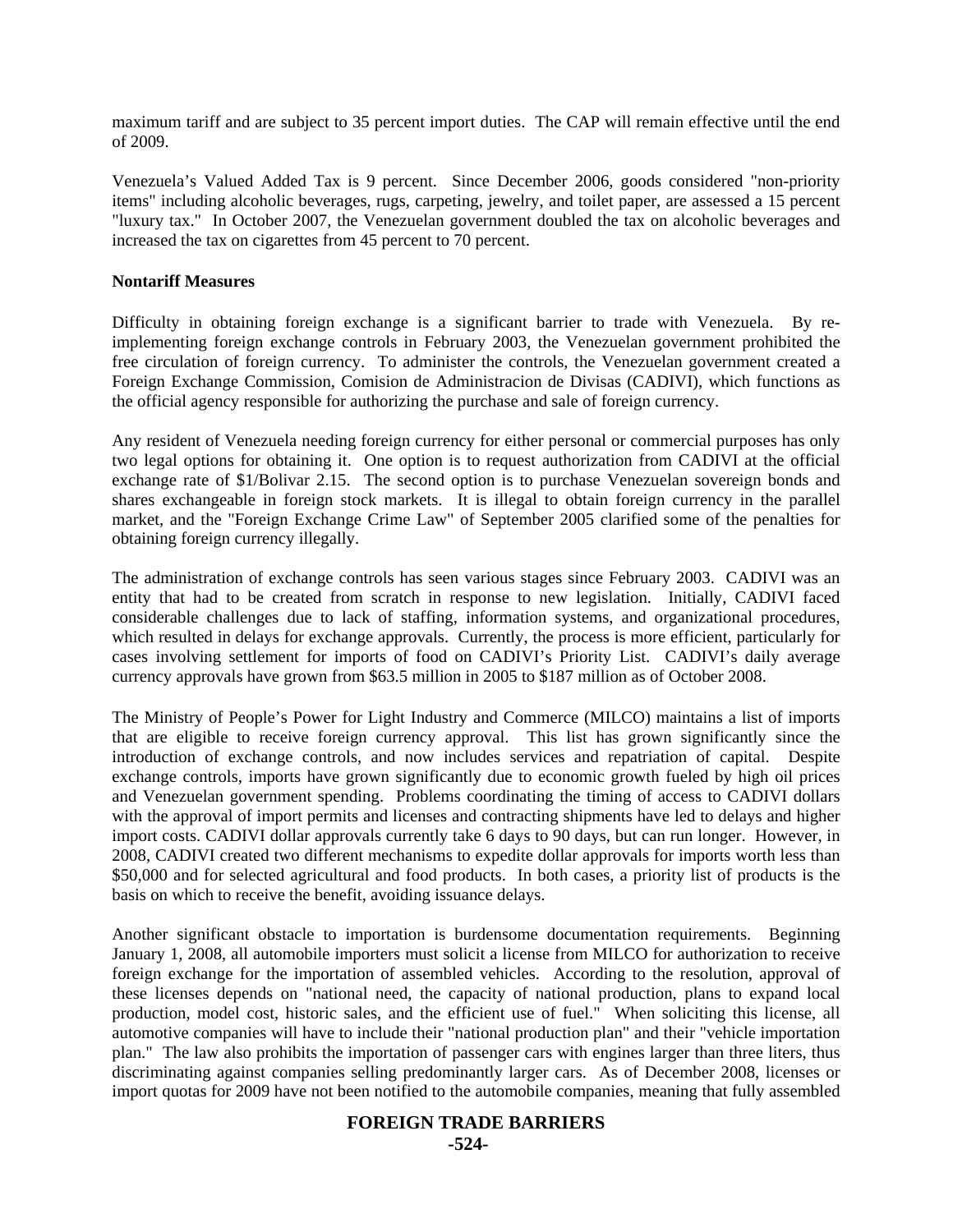automobiles will not arrive in Venezuela until late spring 2009, at the earliest. Venezuela prohibits the importation of used cars, buses, and trucks, used tires, and used clothing.

The government imposed import quotas on vehicles in January 2008 in a bid to increase the number of automobiles assembled in Venezuela, and carmakers are subject to limited allocations of dollars to import components they need to carry out production in Venezuela. The new automotive regime adds the requirement to produce dual fuel (gasoline and natural gas) vehicles. The original law mandated that all new vehicles sold in Venezuela after December 1, 2008, be dual fuel. The rule was twice postponed and then changed. As of April 1, 2009, 30 percent of vehicles sold are to be dual fuel, and each Venezuelan assembler must produce at least 2 dual fuel models. In addition, the gradually rising requirement for local content in domestically assembled vehicles was changed to a flat 50 percent requirement beginning in 2013. A new requirement for motors to be assembled in Venezuela by 2010 was also added. Assemblers have stated that the two requirements are extremely problematic. Local industry is and will be incapable of producing sufficient components to allow 50 percent local content, and the variety of motors and the necessary large production runs will make local motor assembly prohibitively expensive.

In addition, Venezuela also protects its agricultural producers through the use of licenses and sanitary permits to restrict imports. The Venezuelan government applies fixed farm gate prices for producers of corn, rice, sorghum, sugar, milk, and beef, and these prices have been under review through 2008 for different commodities, with the latest increase in mid-2008. Since 2007, selected basic commodities are granted agricultural subsidies based on acreage or volume.

Venezuela maintains tariff-rate quotas (TRQ) for up to 62 Harmonized System code headings. However, the issuance of import licenses for such TRQs is neither transparent nor automatic and has negatively affected trade in basic agricultural commodities as well as processed products. The issuance of import licenses and sanitary permits is very restrictive. The Venezuelan government has denied import licenses for both in-quota and over-quota quantities, even though importers are often willing to pay the over-quota tariff for additional quantities of some products. Automatic issuance of licenses of over-quota quantities has not occurred. Furthermore, the Venezuelan government has not published regulations establishing the TRQ mechanism for certain eligible products and has refused to activate the TRQ for others, such as pork.

Basic agricultural and processed food products remain on the CADIVI priority import list. Nevertheless, importers interested in importing many basic commodities, agricultural inputs, and some horticultural products must request a "certificate of nonproduction" or a "certificate of insufficient production." Some goods may require a certificate from more than one ministry. These certificates state that a certain product is not domestically produced or domestic production is insufficient, and allow importers to request foreign exchange for imports, import licenses, import permits, and possibly tax exoneration from other government offices. The number of ministries and agencies involved and the constant shift of responsibilities among them has hampered the issuance of import permits, licenses, and the registration of local and imported food products. On January 18, 2008, the government of Venezuela passed a resolution waiving the "certificate of nonproduction" requirement for 51 goods until July 18, 2008, to mitigate current food shortages.

Venezuela also blocks imports through its refusal to issue sanitary and phytosanitary (SPS) permits. Such permits are required by the Ministry of People's Power for Health (MPPS) and the Ministry of People's Power for Agriculture and Lands (MAT). The government of Venezuela, as of January 18, 2008, now requires the MAT and MPPS to issue these permits within seven days.

# **FOREIGN TRADE BARRIERS -525-**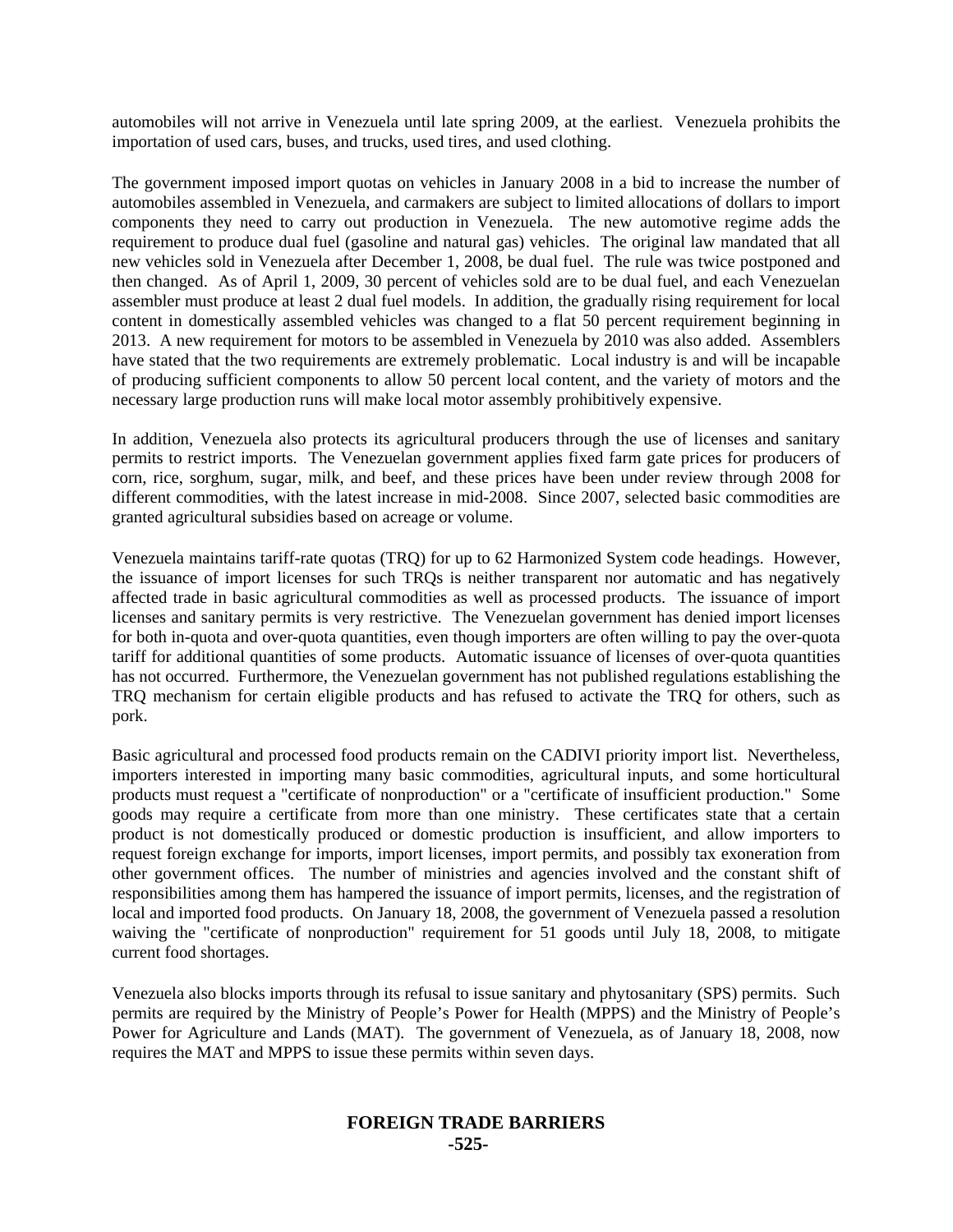The government has delayed the issuance of import licenses for yellow corn and for oilseeds and oilseed products until the entire local crop has been purchased at the set price when there is a surplus of domestic crops. When there is a deficit, imports are readily authorized. In September 2007, the government of Venezuela began banning exports of rice and corn due to domestic scarcity problems. This was extended to other foods products in 2008.

Since January 2003, the Venezuelan government has implemented an import tax exoneration policy for staple products. Initially, the import tax exoneration was granted for a six month period. Since then, some products were added or removed from the initial list and there were certain periods when this policy expired. On January 18, 2008, the Government of Venezuela created a new list of tax exempt goods that featured some products on the current list and some additions. In addition, on February 18, 2008, a list of tax exempted goods was reviewed, and on October 17, 2008, the exoneration of customs duties for live cattle imports was announced.

The Venezuelan government has created a large food distribution network for the low and middle economic classes. Both the Venezuelan Agricultural Corporation (CVA) and the Corporación de Abastecimiento y Servicios Agrícolas are the leading state trading entities. At the same time, Mercado de Alimentos, C.A. and Productora y Distribuidora Venezolana de Alimentos are the food marketing branches of the network; offering products at prices that are at or below those of controlled products. Venezuela's food program is focused on providing a government subsidized basic basket of products, including dry milk, precooked corn flour, black beans, rice, vegetable oils, sardines, pasta, sugar, bologna, margarine, deviled ham, eggs, mayonnaise, and sauces. Government purchases can be imported or domestically produced food products. The government's food network competes with private industry, although the private sector also supplies products to this chain. The private sector has complained that all government entities have an unfair advantage because they have guaranteed access to dollars, import licenses, and permits and, as government entities, they import products without tariffs and custom duties.

## **STANDARDS, TESTING, LABELING, AND CERTIFICATION**

Some Venezuelan importers of U.S. products have alleged that Venezuela applies product standards more strictly to imports than to domestic products. The certification process is expensive. The Venezuelan Commission for Industrial Standards normally requires certification from independent laboratories located in Venezuela, but at times will accept a certificate from independent laboratories elsewhere. In addition, in May 2007, the World Organization for Animal Health (OIE) classified the United States as a "controlled risk" country for Bovine Spongiform Encephalopathy (BSE), thereby clarifying that U.S. live cattle, beef and beef products are safe to trade provided that the appropriate specified risk materials are removed. However, Venezuela continues to ban U.S. live cattle, beef and beef products.

Venezuela's standards regime is undergoing a change, and how these changes will be effectuated remains unclear. Venezuela's equivalent of the American National Standards Institute, a non-governmental agency called FONDONORMA, was told in spring 2007 by Venezuela's government agency in charge of certifying standards, SENCAMER, that it would no longer certify FONDONORMA standards. This has left a vacuum that has yet to be filled.

In August 2008, Venezuela's National Assembly approved a new law that changed labeling requirements and altered requirements for other documents in the import process. Previously, exporters to Venezuela could affix adhesive labels in Spanish to their products to fulfill the Spanish language requirement. The new law requires the Spanish language information to be indelibly printed on labels and proscribes the use of adhesive labels. This is in addition to the previous requirements that the importer's legal name or its taxpayer identification number be printed on the product, as well. At the time of writing,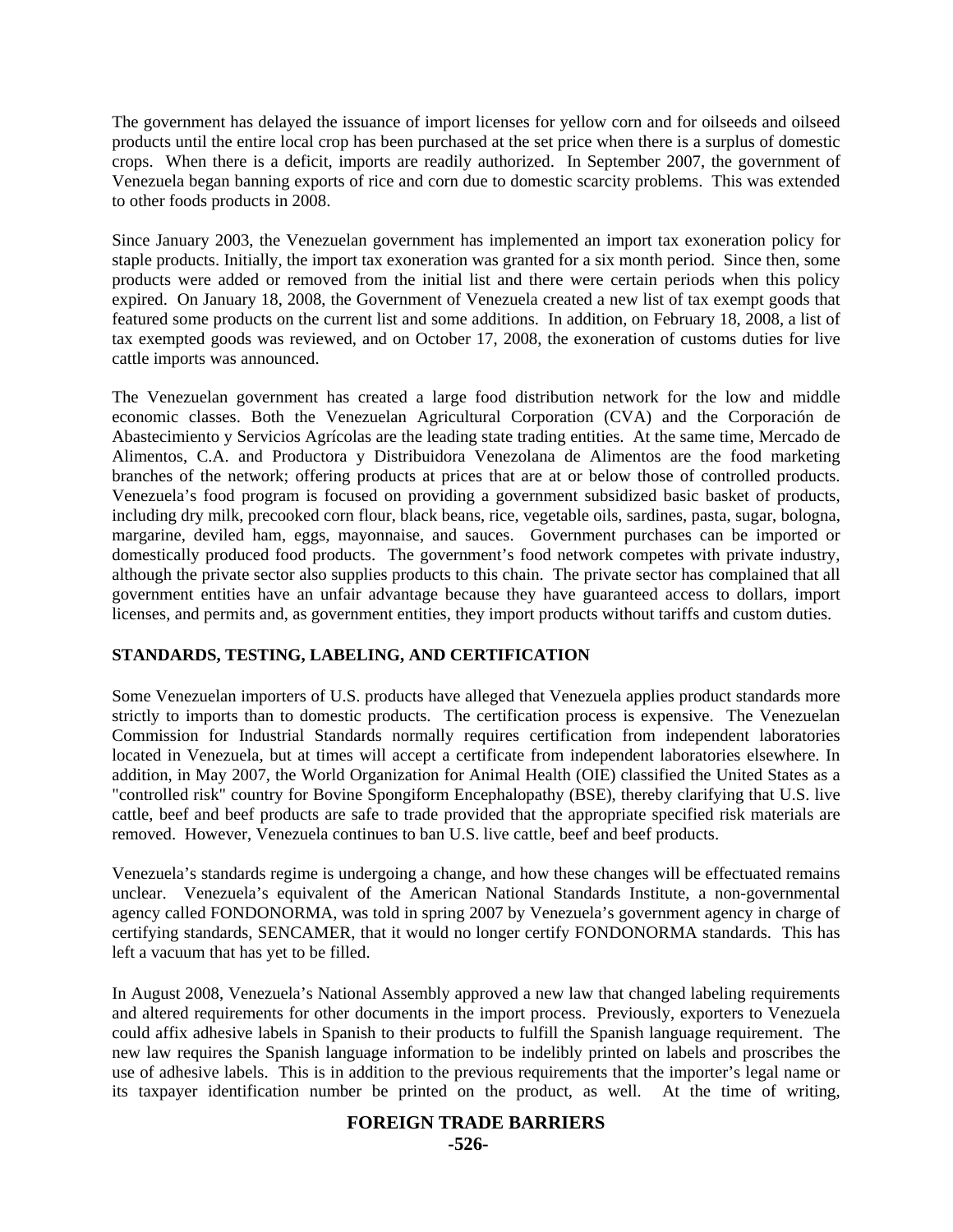implementing regulations had yet to be issued for the new law, so the exact treatment and consequences for exporters to Venezuela are not yet known, although the need for indelible information and the prohibition of self-adhesive labels will add cost and complexity to the manufacturing process once implemented. For food products, Spanish-language labels are now required on original packaging, and stickers or other temporary information are not allowed.

#### **GOVERNMENT PROCUREMENT**

Venezuela's government procurement law covers purchases by government entities, national universities, and autonomous state and municipal institutions. The law requires a contracting agency to prepare a budget estimate for a procurement based on reference prices maintained by MILCO. The law forbids discrimination against tenders based on whether they are national or international. However, the law also provides that the President can mandate temporary changes in the bidding process "under exceptional circumstances," in accordance with "economic development plans" to promote national development, or to offset adverse conditions for national tenders. These measures can include margins of domestic price preference, reservation of contracts for nationals, requirements for domestic content, technology transfer or the use of human resources, and other incentives to purchase from companies domiciled in Venezuela. For example, government decree 1892 establishes a 5 percent preference for bids from companies whose products have over 20 percent local content. In addition, half of that 20 percent of content must be from small to medium-sized domestic enterprises. The Venezuelan government is increasingly awarding contracts directly, thus avoiding competition required by the government procurement law. It is not clear to what degree the public procurement law applies to joint ventures in which a state entity has a controlling interest.

A presidential decree published in March 2008 re-affirmed many parts of the old law, but added some new problems. It established a National Service of Contractors, with which firms must register in order to be able to sell to the government. Bids will not be accepted without prior registration. Some observers believe that the registration requirement allows additional screening for political acceptability of a company.

Venezuela is not a signatory to the WTO Agreement on Government Procurement.

## **EXPORT SUBSIDIES**

Exporters of selected agricultural products – cocoa, some fruits, and certain seafood products – are eligible to receive a tax credit equal to 10 percent of the export's value. The level of direct payments for export subsidies has generally been fairly small and limited to agricultural products. Venezuela has notified its export subsidies to the WTO in the past, with the last notification occurring in June 2001, for the export year 1998. The total value of export subsidies at that time was \$5.5 million. The government has not published further information for export subsidies.

## **INTELLECTUAL PROPERTY RIGHTS (IPR) PROTECTION**

The Venezuelan Industrial Property Office's policies on the protection and enforcement of IPRs often draw criticism from IPR advocates and right holders. Pirated software, music, and movies are readily available throughout the country, and piracy levels are increasing. In 2005, Venezuela was elevated to the USTR's Special 301 "Priority Watch List" and has been on this list for the past three years.

# **FOREIGN TRADE BARRIERS -527-**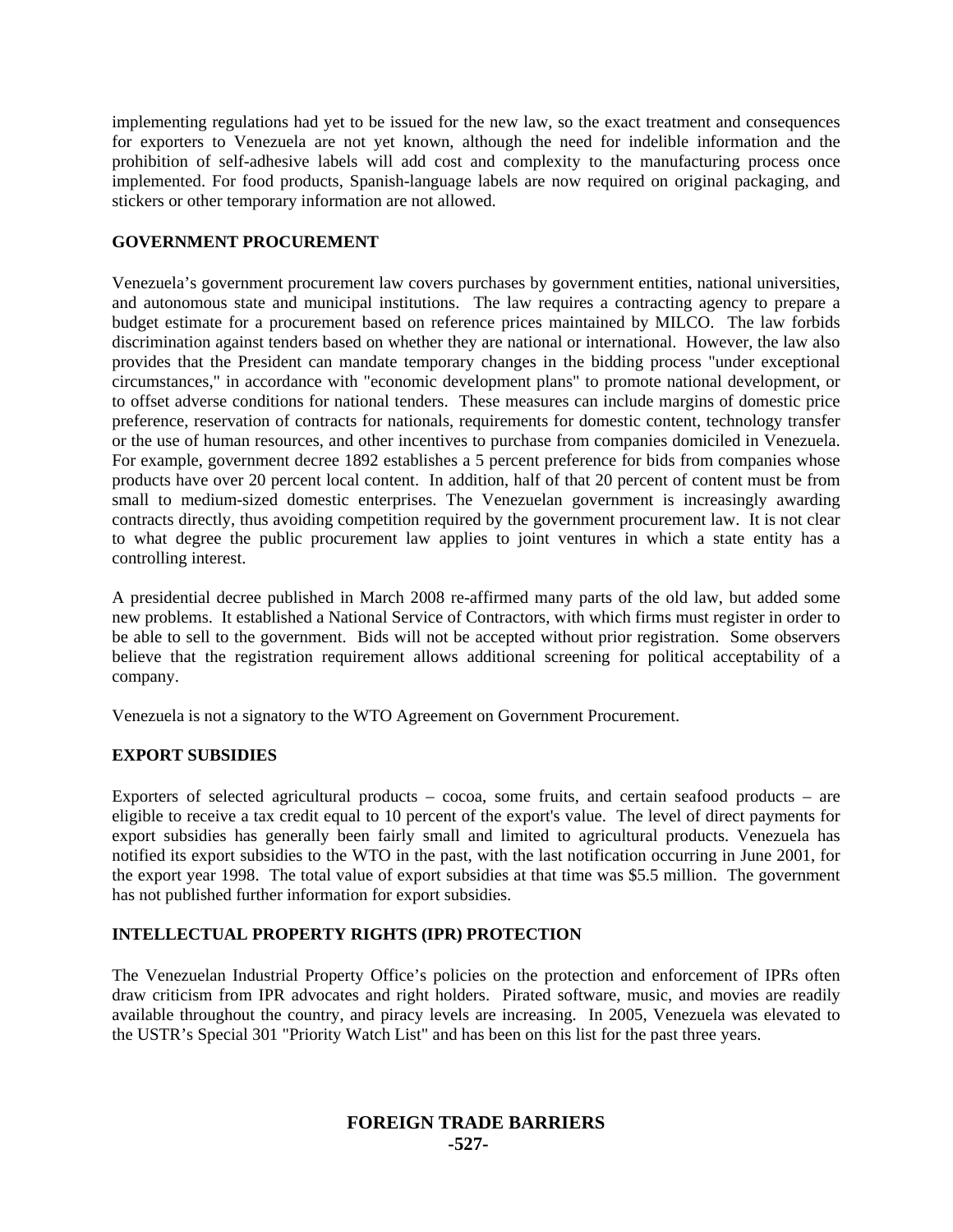In September 2008, the Autonomous Service for Intellectual Property issued a press release in which it resurrected the Industrial Property Law of 1955. The 1955 Law expressly prohibits intellectual property rights for pharmaceuticals, foodstuffs and other products.

No patents for new pharmaceuticals have been issued since 2004, and some previously issued patents have been revoked. Pharmaceutical companies involved in research and development do not receive protection against unfair commercial use of their test data. Since 2002, Venezuela's food and drug regulatory agency has approved new drugs based on a pharmaceutical company's submission of nonproprietary test data.

## **Enforcement**

Lack of personnel, coupled with a very limited budget and minimal storage facilities for seized goods, has forced the Venezuelan copyright and trademark enforcement branch of the police to work with the National Guard and private industry to improve enforcement of copyrighted material. SENIAT, Venezuela's tax and customs authority, passed a regulation in mid-2005 that allows for *ex officio* seizure of contraband goods at customs points and inland, and gives companies three days to verify the product's authenticity and to press charges. In most cases, companies and violators reach a settlement instead of going through a lengthy, and often fruitless, court proceeding. SENIAT continues to be the only agency actively protecting IPR, and has launched public anti-piracy and "zero tax evasion" campaigns that have raised awareness of IPR issues.

#### **SERVICES BARRIERS**

Venezuela maintains restrictions on a number of service sectors, including professional services, audiovisual, and telecommunications services. In any enterprise, with more than 10 workers, foreign employees are restricted to 10 percent of the work force, and Venezuelan law limits foreign employee salaries to 20 percent of the payroll.

#### **Professional Services**

Only Venezuelan citizens may provide accounting and auditing services to government institutions and related institutions, such as banks and hospitals. In addition, only Venezuelan citizens may act as accountants for companies in which the government has at least a 25 percent ownership interest. A foreign lawyer cannot provide legal advice on foreign or international law without being licensed in the practice of Venezuelan law.

Foreigners are required to establish a commercial presence for the provision of engineering services. Foreign consulting engineers must work through local firms or employ Venezuelan engineers.

#### **Audiovisual Services**

Venezuela limits foreign equity participation (except from other Andean Community countries) to 20 percent in enterprises engaged in Spanish language media, including television and radio broadcasting. The government enforces a "one-for-one" policy that requires foreign musical performers giving concerts in Venezuela to share stage time with national entertainers. There is also an annual quota regarding the distribution and exhibition of Venezuelan films, as well as a requirement that a percentage of film copying be done in Venezuelan facilities. At least half of the television programming must be dedicated to national programming, and at least half of FM radio broadcasting must be dedicated to Venezuelan music.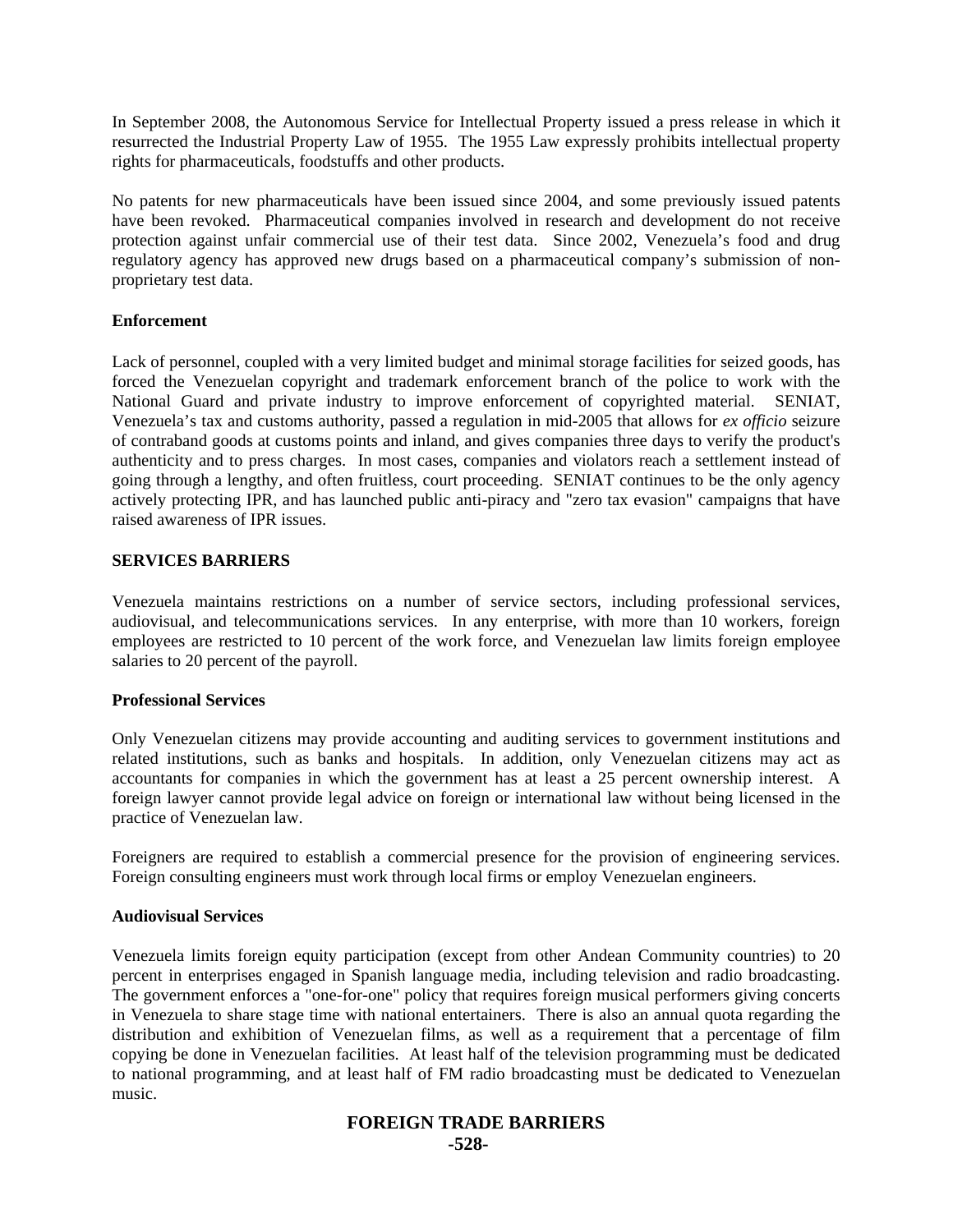#### **Telecommunications**

A trade association has reported that Venezuela's telecommunications law requires Venezuelan satellites to be utilized on a priority basis in the provision of satellite services in the country if they provide technical and economic conditions equivalent to those of foreign satellites.

#### **INVESTMENT BARRIERS**

The government continues to control key sectors of the economy, including oil, petrochemicals and much of the mining and aluminum industries. Venezuela began an ambitious program of privatization under the Caldera administration, but under President Chavez further privatization has been halted and the government has re-nationalized certain key sectors of the economy. In 2007, the government nationalized certain electricity and telecommunications providers. In 2008, the government nationalized certain cement companies and proposed the nationalization of a commercial bank.

Foreign investment continues to be restricted in the petroleum sector. The exploration, production, refinement, transportation, storage, and foreign and domestic sale of hydrocarbons are reserved to the state. However, private companies may engage in hydrocarbons-related activities through mixed companies and equity joint ventures with the state-owned oil company Petroleos de Venezuela, S.A. (PDVSA). The Venezuelan constitution reserves ownership of PDVSA to the Venezuelan government. Sales to foreign investors of interests in subsidiaries and affiliates of PDVSA are permitted following approval by the government.

Since 2004, the national government has made significant changes to royalty policies, tax policies and contracts involving hydrocarbons-related activities. This has substantially increased uncertainty in the hydrocarbons sector and raised concerns of companies operating in Venezuela.

In 2006, the government transferred operating service agreements to mixed companies in which PDVSA holds a majority stake. President Chavez issued a decree in late February 2007 requiring four strategic associations (joint venture projects relating to the development of Venezuela's extra heavy crude oil reserves) to convert to PDVSA control joint ventures in which the government would hold at least a 60 percent equity stake. The decree established a deadline of April 30, 2007, for completing the transfer. ConocoPhillips and ExxonMobil refused to transfer their investment stakes in three of the strategic associations. As a result, the Venezuelan government took control of these investments. Both companies viewed the government's actions as expropriations and attempted to negotiate with Venezuelan authorities regarding compensation. Both companies have filed arbitration claims against the Venezuelan government. The United States is monitoring the process closely, has consulted with the affected U.S. companies, and has publicly stated its expectation that U.S. companies will receive fair treatment, including timely, adequate, and effective compensation.

In October 2008, PDVSA announced a new bid round for four blocks of the country's heavy crude reserves in Eastern Venezuela. Three additional blocks were added to the announced tender in early December 2008. National oil companies from politically strategic partner countries seem to be the preferred partners for the development of new projects.

The Gaseous Hydrocarbons Law of 1999 offers more liberal terms than the 2001 Hydrocarbons Law, and the Venezuelan government has sought foreign investment to develop offshore natural gas deposits.

Both the 2001 Hydrocarbons Law and the Gaseous Hydrocarbons Law require that there be a competitive process for the identification of private partners for projects to be developed by PDVSA. However, the